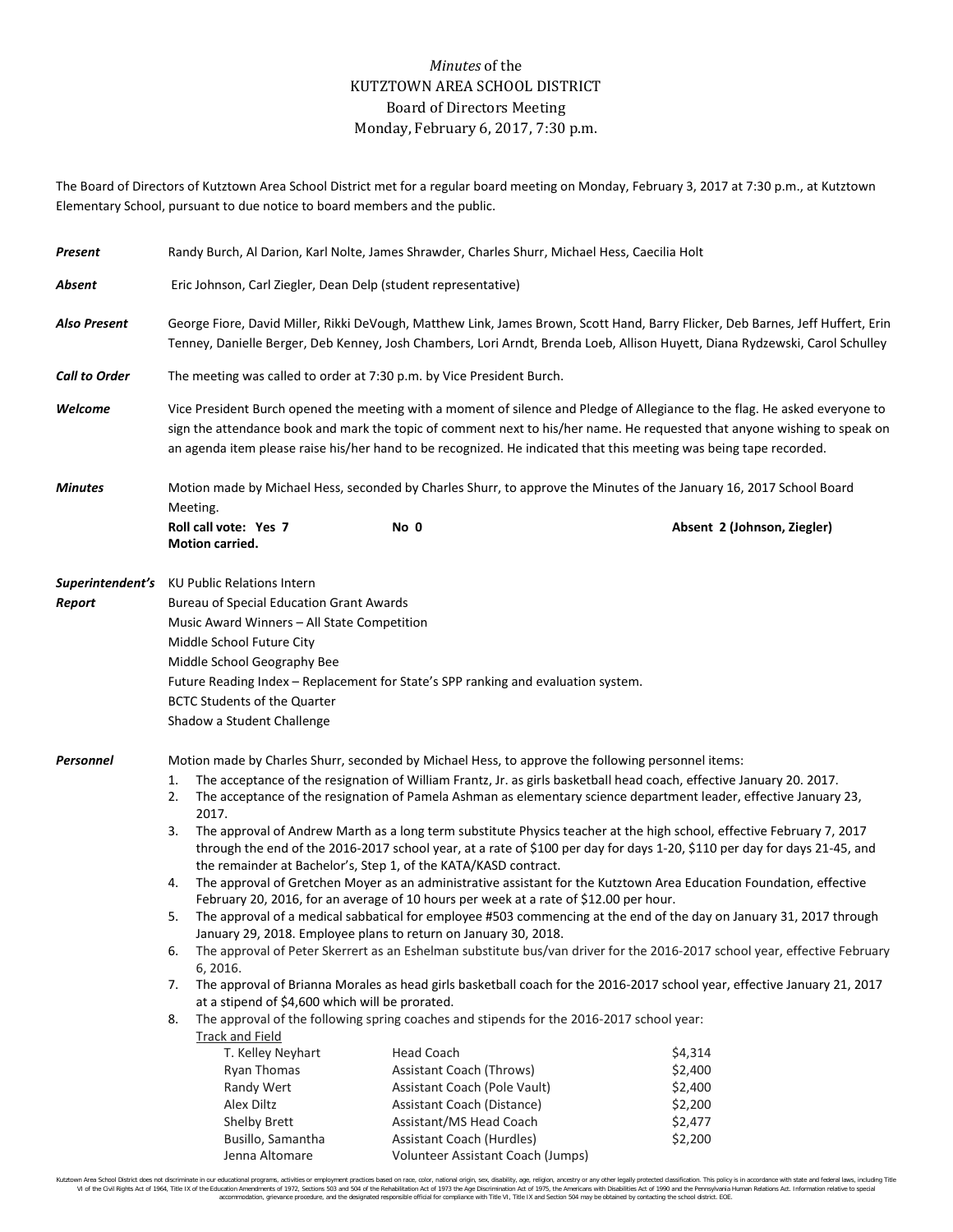|                     | Softball                                                                                                                          |                                                                                                                                                      |                             |  |  |  |  |
|---------------------|-----------------------------------------------------------------------------------------------------------------------------------|------------------------------------------------------------------------------------------------------------------------------------------------------|-----------------------------|--|--|--|--|
|                     | Kevin Conrad                                                                                                                      | <b>Head Coach</b>                                                                                                                                    | \$3,955                     |  |  |  |  |
|                     | <b>Stacy Kressley</b>                                                                                                             | <b>HS Assistant Coach</b>                                                                                                                            | \$2,307                     |  |  |  |  |
|                     | Natalie Buch                                                                                                                      | Assistant/Head JV Coach                                                                                                                              | \$2,262                     |  |  |  |  |
|                     | Courtney Konowal                                                                                                                  | MS Volunteer Assistant Coach/KU Intern                                                                                                               |                             |  |  |  |  |
|                     | Angela Lutz                                                                                                                       | Volunteer Assistant/MS Assistant Coach                                                                                                               |                             |  |  |  |  |
|                     | Megan Conrad                                                                                                                      | Volunteer Assistant Coach                                                                                                                            |                             |  |  |  |  |
|                     | Anna Behm                                                                                                                         | <b>Volunteer Assistant Coach</b>                                                                                                                     |                             |  |  |  |  |
|                     | Baseball                                                                                                                          |                                                                                                                                                      |                             |  |  |  |  |
|                     | <b>Forrest Sheaffer</b>                                                                                                           | Assistant/Head JV Coach                                                                                                                              | \$2,262                     |  |  |  |  |
|                     | Scott Scheidt                                                                                                                     | Assistant/MS Head Coach                                                                                                                              | \$2,262                     |  |  |  |  |
|                     | Eric Furst                                                                                                                        | Assistant/MS JV Coach                                                                                                                                | \$2,262                     |  |  |  |  |
|                     | Patrick Austin                                                                                                                    | MS Volunteer Assistant Coach                                                                                                                         |                             |  |  |  |  |
|                     | Patrick Fritzgerald                                                                                                               | <b>MS Volunteer Assistant Coach</b>                                                                                                                  |                             |  |  |  |  |
|                     | Lynn Edwards                                                                                                                      | MS Volunteer Assistant Coach                                                                                                                         |                             |  |  |  |  |
|                     | Tom Fenerty                                                                                                                       | MS Volunteer Assistant Coach                                                                                                                         |                             |  |  |  |  |
|                     | <b>Bruce Adam</b>                                                                                                                 | MS Volunteer Assistant Coach (JV First Base)                                                                                                         |                             |  |  |  |  |
|                     | Mike Bergstrom                                                                                                                    | Volunteer Assistant Coach (Pitching)                                                                                                                 |                             |  |  |  |  |
|                     | Darcy Calkins                                                                                                                     | Volunteer Assistant/MS Assistant Coach                                                                                                               |                             |  |  |  |  |
|                     | Dance Team                                                                                                                        |                                                                                                                                                      |                             |  |  |  |  |
|                     | Samantha Wiik                                                                                                                     | <b>Volunteer Assistant Coach</b>                                                                                                                     |                             |  |  |  |  |
|                     | <b>Bowling</b>                                                                                                                    |                                                                                                                                                      |                             |  |  |  |  |
|                     | Dr. Dina Hayduk                                                                                                                   | <b>Volunteer Head Coach</b>                                                                                                                          |                             |  |  |  |  |
|                     |                                                                                                                                   | All Personnel are Approved Pending the District's Receipt of All Mandated Credentials                                                                |                             |  |  |  |  |
|                     | Roll call vote: Yes 7                                                                                                             | No 0                                                                                                                                                 | Absent 2 (Johnson, Ziegler) |  |  |  |  |
|                     | <b>Motion carried.</b>                                                                                                            |                                                                                                                                                      |                             |  |  |  |  |
|                     |                                                                                                                                   | All Personnel are Approved Pending the District's Receipt of All Mandated Credentials                                                                |                             |  |  |  |  |
|                     |                                                                                                                                   |                                                                                                                                                      |                             |  |  |  |  |
| Assistant           |                                                                                                                                   | Motion made by Caecilia Holt, seconded by Karl Nolte, to approve the Commission and proposed District Assistant                                      |                             |  |  |  |  |
| Superintendent      | Superintendent's Agreement for Matthew J. Link as Assistant Superintendent, for a term of five years, effective July 1, 2017      |                                                                                                                                                      |                             |  |  |  |  |
| Appointment         | through June 30, 2022, at a salary of \$130,000. A copy of the District Assistant Superintendent's Agreement shall be attached to |                                                                                                                                                      |                             |  |  |  |  |
|                     | and made part of the Minutes of this meeting, and that the Board President and Secretary be authorized to execute the             |                                                                                                                                                      |                             |  |  |  |  |
|                     | Agreement on behalf of the Board of Directors.                                                                                    |                                                                                                                                                      |                             |  |  |  |  |
|                     | Roll call vote: Yes 7                                                                                                             | No 0                                                                                                                                                 | Absent 2 (Johnson, Ziegler) |  |  |  |  |
|                     | Motion carried.                                                                                                                   |                                                                                                                                                      |                             |  |  |  |  |
|                     |                                                                                                                                   |                                                                                                                                                      |                             |  |  |  |  |
| <i>BCIU 2017-18</i> |                                                                                                                                   | Motion made by Al Darion, seconded by Michael Hess, to authorize the expenditures of the Berks County Intermediate                                   |                             |  |  |  |  |
|                     |                                                                                                                                   | <b>Mandated Services</b> Unit's Mandated Services Budget for the 2017-2018 School Year, at a district cost of \$27,574.57, as set forth herein. This |                             |  |  |  |  |
| Budget              |                                                                                                                                   | proposed budget refects a minimum increase of 1.61 % to participating districts over the previous year.                                              |                             |  |  |  |  |
|                     | Roll call vote: Yes 7                                                                                                             | No 0                                                                                                                                                 | Absent 2 (Johnson, Ziegler) |  |  |  |  |
|                     | Motion carried.                                                                                                                   |                                                                                                                                                      |                             |  |  |  |  |
|                     |                                                                                                                                   |                                                                                                                                                      |                             |  |  |  |  |
| Conference          |                                                                                                                                   | Motion made by Al Darion, seconded by Charles Shurr, to approve employee #885 to attend the PASBO Annual Conference                                  |                             |  |  |  |  |
| Request             | on March 21-24, 2017 in Pittsburgh, PA, at a cost of \$804.77.                                                                    |                                                                                                                                                      |                             |  |  |  |  |
|                     | Roll call vote: Yes 6                                                                                                             | No 0<br>N/A (Shrawder)                                                                                                                               | Absent 2 (Johnson, Ziegler) |  |  |  |  |
|                     |                                                                                                                                   |                                                                                                                                                      |                             |  |  |  |  |
| Service Level       | Motion made by Al Darion, seconded by Michael Hess, to approve the Service Level Agreement for Tax Services with the              |                                                                                                                                                      |                             |  |  |  |  |
| Agreement for       |                                                                                                                                   | Berks County Intermediate Unit (BCIU) for the period of April 1, 2017 through June 30, 2019, per the attached.                                       |                             |  |  |  |  |
| <b>Tax Services</b> | Roll call vote: Yes 7                                                                                                             | No 0                                                                                                                                                 | Absent 2 (Johnson, Ziegler) |  |  |  |  |
|                     |                                                                                                                                   |                                                                                                                                                      |                             |  |  |  |  |
| Sale of High        | Motion made by Jim Shrawder, seconded by Caecilia Holt, to approve the sale of obsolete furniture at the high school,             |                                                                                                                                                      |                             |  |  |  |  |
| School Furniture    | per the attached, by process of sealed bids.                                                                                      |                                                                                                                                                      |                             |  |  |  |  |
|                     | Roll call vote: Yes 7                                                                                                             | No 0                                                                                                                                                 | Absent 2 (Johnson, Ziegler) |  |  |  |  |
|                     |                                                                                                                                   |                                                                                                                                                      |                             |  |  |  |  |
| <b>Adjournment</b>  | Motion made by Jim Shrawder, seconded by Michael Hess, to adjourn the meeting at 8:09 p.m.                                        |                                                                                                                                                      |                             |  |  |  |  |
|                     | Motion carried unanimously.                                                                                                       |                                                                                                                                                      |                             |  |  |  |  |
|                     |                                                                                                                                   |                                                                                                                                                      |                             |  |  |  |  |

Respectfully Submitted by,